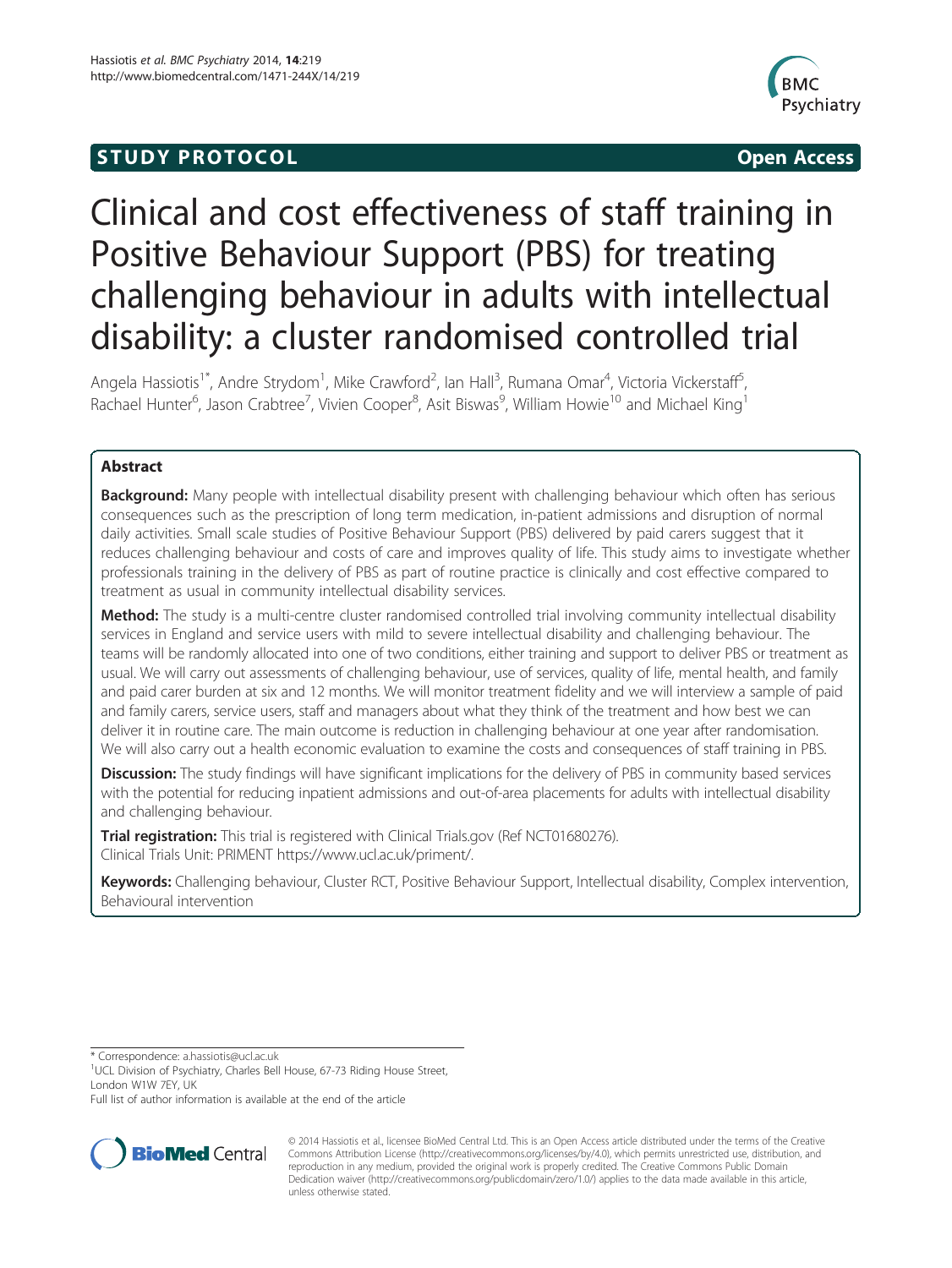# Background

Intellectual disability is a disorder that includes impairments in three domains, i.e. cognitive ability, social skills and adaptive abilities and it should be evident during development [[1\]](#page-8-0). There are estimated to be 800,000 people with mild and 112,000 people with severe intellectual disability in the UK [[2\]](#page-8-0). Challenging behaviours are common in this population with a point prevalence in adults of 22.5% and a two year incidence of 4.6% [\[3](#page-8-0)]. Aggression is by far the commonest type of challenging behaviour with a reported prevalence of 11% to 27% [\[4\]](#page-8-0). Challenging behaviour is associated with increase in receipt of antipsychotic medication, service use, hospitalisation, restrictive care practices and deprivation [\[5-8](#page-8-0)]

Reduction of challenging behaviour has been the focus of many interventional approaches over the years. Most of the literature comprises small-n and single case empirical research delivering a variety of pharmacological and psychosocial treatments [[9-12\]](#page-8-0). However, there are few well conducted RCTs and the findings of those that have been carried out are inconclusive; most notably, a trial of antipsychotics showed that they were no more effective than placebo [\[13](#page-8-0)] in reducing challenging behaviour. Overall, existing RCTs are small, subject to bias, have only examined short-term outcomes and lack a cost effectiveness component or reports on health related quality of life. A pilot RCT ( $n = 63$ ) showed that Applied Behaviour Analysis (ABA) delivered by a specialist team can significantly improve irritability, lethargy and hyperactivity and may be cost neutral over six months [\[11\]](#page-8-0). Furthermore, a naturalistic follow-up for two years after randomisation showed a sustained positive effect of the intervention on challenging behaviour [\[12](#page-8-0)]. An additional qualitative exploration of the opinions of those involved in the trial (patients, carers and staff) revealed that there was strong support for clinical trials as a method of evaluating psychological therapies to treat challenging behaviour [[14](#page-8-0)].

## The financial burden of challenging behaviour

European data on the cost of disorders of the brain [[15](#page-8-0)] estimate that the cost of intellectual disabilities is 43bn euros most of which is accounted for by costs of direct health and non-medical care. A survey of five London areas showed that 67% (£14 million, 2004–2005 prices) of combined medical and social care budgets supported 134 out-of-area placements for adults with intellectual disability and challenging behaviour [[16\]](#page-8-0). Individual care packages commonly ranged from £100 k to 450 k per annum. Other studies indicate that costs are higher for people with more severe intellectual disability and those with greater levels of challenging behaviour, with specialist accommodation accounting for the majority of the cost [\[17](#page-8-0)-[19\]](#page-8-0).

#### The origins of PBS

Positive Behaviour Support (PBS) and its precursor ABA are multicomponent methods that purport to support people with intellectual disability and challenging behaviour [[20,21\]](#page-8-0). PBS more specifically has developed into a discipline that focuses on the influence of the environment on behaviour rather than solely on the internal drivers of the behaviours [\[22](#page-8-0)]. PBS based practice consists of a flexible, multicomponent intervention which takes a lifespan perspective, emphasises prevention and fosters stakeholder participation. PBS practice includes a functional assessment of the possible relationships between specific environmental events and the target behaviours. By identifying what reinforces the behaviour, practitioners can put in place interventions which are designed to foster prosocial actions. The final aim is to enhance the person's quality of life and his/her integration within the local community. An important tenet of PBS is that challenging behaviour is shaped by personal and psychological experiences and helps the person, with often severe intellectual disability, to exert some control over his/her environment. The challenging behaviour may be a response to environmental cues or "schedule-induced", that is, present as a result of interactions between the individual and the environment. These concepts have influenced the definition of challenging behaviour as "behaviour of such intensity, frequency or duration that the physical safety of the person or others is placed in serious jeopardy or behaviour which is likely to seriously limit or deny access to the use of ordinary community facilities" [\[23\]](#page-8-0).

PBS is a widely applied complex intervention to a number of conditions such as autism spectrum disorders, in education, mental health and other fields in health and social care.

## PBS based staff training

Specific staff competencies are a crucial factor in maintaining improvements in behaviour. However, given the resource associated with delivering PBS, only about half of service users in need of PBS may be treated at any time [[24](#page-8-0)]. Lack of competencies in managing challenging behaviour is also an important factor in perpetuating out-ofarea placements [[25,26\]](#page-8-0). Even where there are tertiary specialist teams which provide ABA/PBS, service users often have to wait several months to receive help.

One approach to meeting this shortfall is to train paid carers and professional staff in PBS. McClean et al. [[24](#page-8-0)] and Grey & McClean [[27\]](#page-8-0) have reported descriptive data on training 132 paid carers in a non randomised clinical study  $(n = 60)$  that reported significant reductions in challenging behaviour in people in the target group compared with controls. However, the instrument used to measure the primary outcome does not have established psychometric properties, the study was uncontrolled and included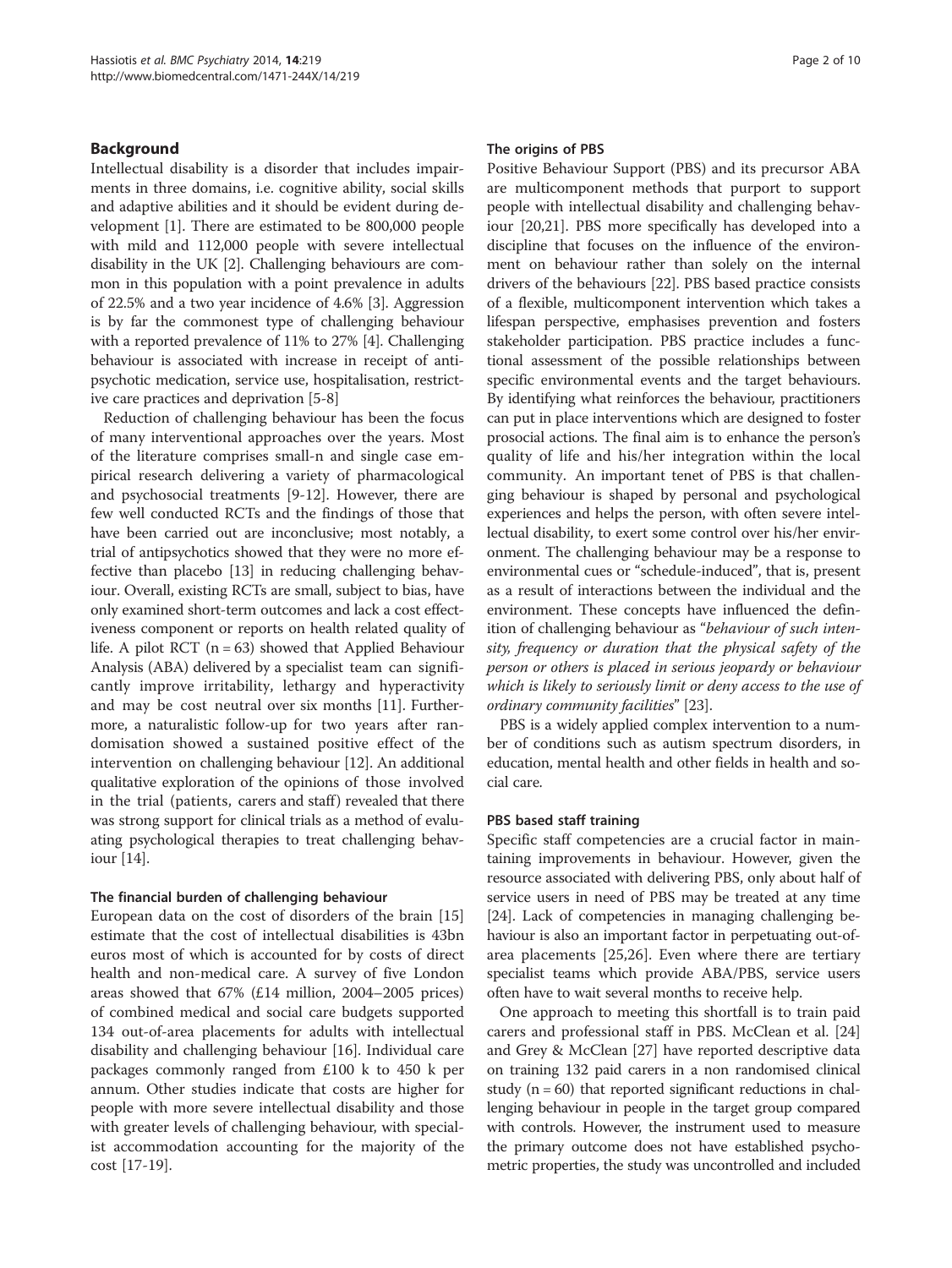training paid carers (rather than professionals), who are likely to require a different set of skills and knowledge from the outset. The authors estimated that PBS based training may lead to savings of £2 K per person treated.

The central objective of good practice in treating challenging behaviour is maintain individuals who present with such behaviours locally and to avoid transfers to outof-area facilities [\[28](#page-8-0)]. Other guidance advocates a person centred approach encompassing tenets of PBS which leads to environments capable to deal with such behaviour and the implementation of skilled commissioning for care provision [[29](#page-8-0)].

We argue that a rigorous evaluation of the clinical and cost effectiveness of PBS delivered by appropriately trained staff is long overdue. The focus of this project is highly relevant given the widespread implementation of PBS and thus the findings would have significant practice and policy benefits internationally. Moreover, the economic analysis will determine whether the intervention incurs costs beyond and above treatment as usual and any reductions in challenging behaviour are associated with reduced use or resources and improved quality of life.

# Primary objective

To compare changes in carer reported ratings of challenging behaviour at 12 months in adults with intellectual disability who are treated in teams trained to deliver PBS in addition to TAU with those treated in teams that deliver TAU alone.

# Secondary objectives

- i. To compare the costs of care in each arm.
- ii. To examine the impact of the intervention and TAU at 12 months on prescription of psychotropic medication, burden on family and paid carers, service user mental status, and participation in community-based activities compared to TAU alone.
- iii. To carry out an exploratory analysis of the impact of the intervention and TAU alone at 12 months on all measures in a sub-sample of participants with autism spectrum disorders (ASD).
- iv. To measure the influence on the primary outcome of level of intellectual disability, mental status and ASD status and adaptive behaviour scores.

# Methods

# Trial design

Multicentre cluster researcher-masked randomised controlled trial of manualised PBS-based staff training programme for managing challenging behaviour in adults with intellectual disability. The control group will receive treatment as usual. Treatment as usual will also be available to the participants in the intervention arm. The unit of

randomisation will be the community intellectual disability service. A cluster randomised design is considered appropriate in the light of this being an educational intervention aimed at groups of professionals and the service [[30](#page-8-0)].

# Sample size

The primary outcome is the total Aberrant Behaviour Checklist (ABC) score measured repeatedly at six and 12 months following recruitment. The pilot study [[15](#page-8-0)] generated mean baseline ABC scores of 45.4 (SD 26.4). A reduction of 0.45 of a standard deviation on the ABC score in the ABC group compared to the TAU group is considered to be clinically important. Using an analysis of covariance approach based on a correlation of 0.48 between the baseline and post-intervention ABC measurements (as per pilot study, 15) 80 patients per arm will be required to detect a difference of 0.45 SD with 90% power and 5% significance level. Inflating for clustering within the community intellectual disability services, using the formula proposed by Eldridge et al. [[31](#page-8-0)] which accounts for variable cluster sizes and an intracluster correlation of 0.062 (estimated from the pilot study), an average cluster size of 12 (we expect it to be 13, however, allowing for 10% attrition and rounding it up to the nearest integer we have used a cluster size of 12 in our calculations), and a standard deviation for the cluster size of 3, a total of 276 patients will be required. However, this sample size can be reduced as each patient will provide two measurements of ABC score. Using a correlation of 0.6 between the 6 and 12 months post intervention ABC measurements (15,16) and a cluster size of 2, a total of 442 ABC measurements from 221 patients will be required. In performing this calculation we have assumed that there will be no treatment by time period interaction over 12 months supported by the pilot studies [\[11,12\]](#page-8-0). To allow for 10% attrition over the 12 month period a total of 246 patients will be recruited to the trial thus requiring 19 clusters. The sample size calculation is based on the program and formulae in STATA version 12.

# Service and participant recruitment

Community intellectual disability services will be recruited across several regions in England which cover urban, semi-rural and rural areas.

We will ask two professionals from psychology, nursing, occupational therapy or speech and language therapy in each of the teams to volunteer to receive PBS training. A further one or two professionals who express interest will be on a waiting list in case of staff changes or drop outs. Each trained professional will have a maximum caseload of eight individuals at any time during the trial, i.e. a maximum of 16 service users per team. They may continue to provide generic input for other service users such as taking part in dysphagia assessments, assessment of capacity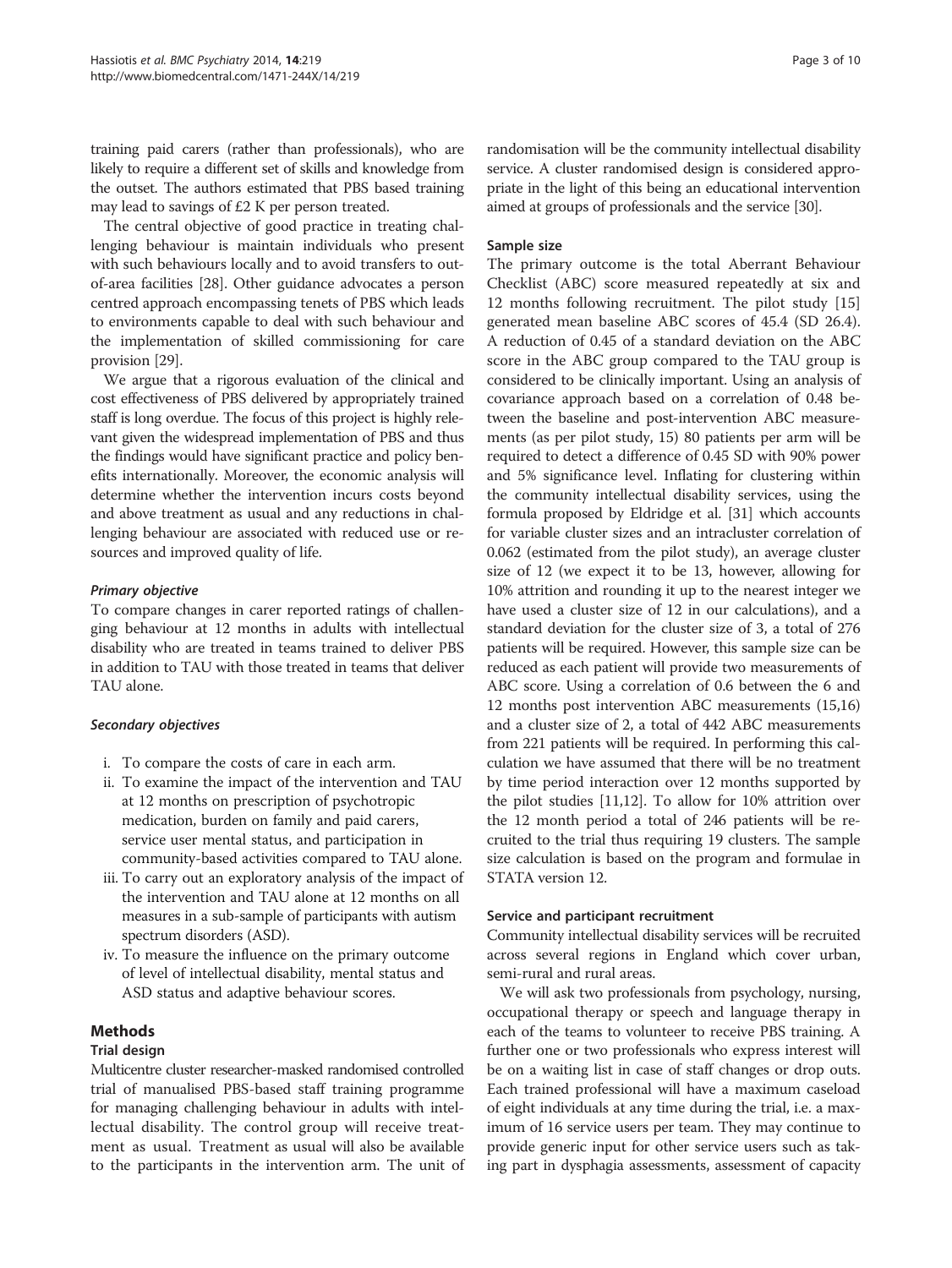or day activities/home environment if practicable. However, as they will be delivering an intensive intervention, their generic workloads will need to be reduced. We anticipate that delivery of the intervention will be about 30% of their time. Once training has been completed, we anticipate that 12–14 service users across sites per month will be taken on for treatment.

# Randomisation

Once the services have been recruited, randomisation will be performed using a web based randomization system which uses random permuted blocks on 1:1 allocation. Although originally we had discounted minimisation given the lack of good evidence for the impact of various variables on patient outcomes, given the variation in cluster sizes we will use the following data in our randomisation planning: team size (number of full time equivalent staff), in or out of London, number of service users registered per team. We have calculated the ratio of staff:patient in and out of London teams and in order to account for the variation we will stratify the teams by a binary factor to indicate whether a team is below or above a median ratio. Randomisation will take place after the participants have been screened for eligibility and consented to the trial. Baseline data collection will follow.

## Masking

Research assistants but not teams will be blind to group allocation of the service. They will be asked to retain a diary of their estimation of which treatment the participant is allocated to and to report occasions where this has been disclosed to them in the course of their work. Unmasking will not occur until after the study endpoint and once the database is locked. Finally we will compare guesses about participant allocation between trial arms in order to determine any loss of blinding and potential bias and we will adjust for any bias detected.

## Possible sources of bias

One potential source of bias is transfer of trained staff between trained and control teams during the trials. We have examined the turnover of health staff in a number of services which have expressed interest in participating and this is well below 13% which is considered very low based on National Health Service performance data. Furthermore contamination between study arms is unlikely given the more intensive nature of the intervention. However, PBS principles are being taught widely therefore, some knowledge of PBS will be unavoidable. We will collect information from all participating teams on the level of knowledge and training the staff may have had in delivering any aspects of PBS. Another potential source of bias may derive from variation in patient characteristics between teams. However, we do not anticipate

substantial variation in this respect as the teams will cover diverse geographical areas thus reducing the possibility of bias.

Selection bias resulting from recruiting participants after cluster allocation has been revealed will be avoided by completing recruitment and screening assessment prior to randomisation.

# Inclusion criteria

- a) Service users: Eligible to receive care from intellectual disability services; mild to severe intellectual disability; aged 18 years and over; total ABC score of at least 15 (indicates a degree of challenging behaviour occurring at least weekly including verbal or physical aggression, hyperactivity, refusal to attend activities, non responsiveness that requires professional input).
- b) Service: Willing to participate; availability of at least two staff members willing to train; written agreement by the service manager to participate.

# Exclusion criteria

- a) Service users: primary clinical diagnosis of personality disorder or substance misuse; relapse in pre-existing mental disorder; decision by clinical team that a referral to the study would be inappropriate, e.g. there is an open complaint investigation.
- b) Service: there are no team members willing to train; the service has already received and implements PBS for their service users.

## Interventions

PBS based staff training (in addition to treatment as usual) The training, which will be supported by a treatment manual will comprise the following sections:

- a) Functional Behavioural Assessment and formulation skills
	- Brief Behavioural Assessment Tool for brief functional analyses
- b) Primary Prevention
- c) Secondary Prevention and Reactive Strategies
- d) Periodic Service Review and Problem Solving
	- Developing individualised periodic service reviews
	- Trouble shooting

The training will take place on six days spread over 15 weeks. Section (a) will be delivered over a two day workshop and sections (b) to (d) over another two day workshop six weeks later. Participating proflessionals are expected to begin undertaking functional assessments of service users' between the two workshops. The final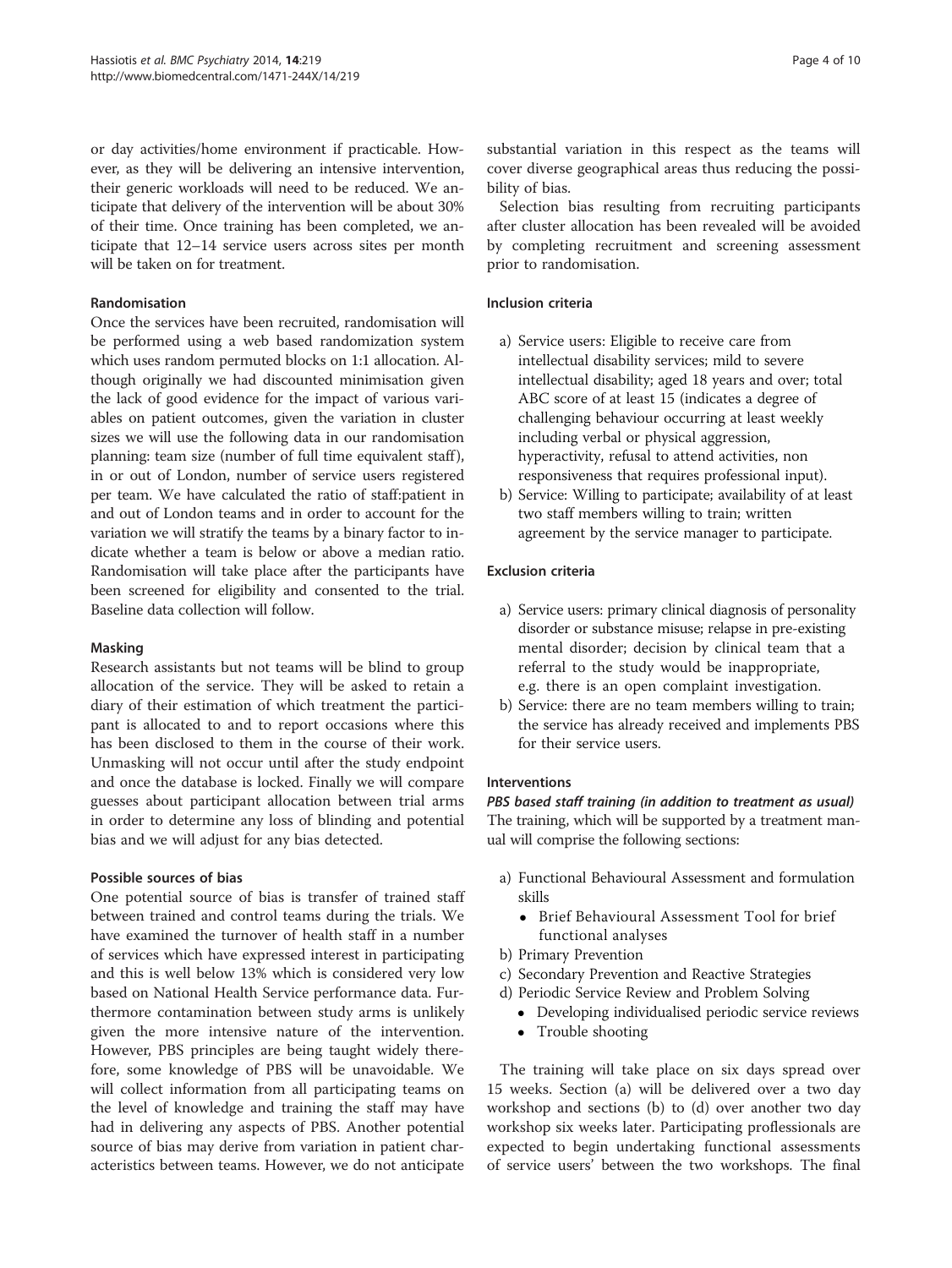two-day workshop eight weeks later will include discussion on how to effectively implement behavioural plans and provide problem solving strategies.

Post-workshop mentoring arrangements have been arranged.

While mentors will take all practical steps to ensure appropriate contacts are put in place, responsibility for making best use of supervision rests with participants. Throughout the training and mentoring, participants will be reminded that the present training model is aimed at intervention for individuals who do not show the most complex challenging behaviours; intervention for such individuals will require more intensive and skilled intervention. Clinical responsibility for each case and for responding to any emergencies remains with the local services. When a service user presents in a clinical emergency, the clinical team will manage the emergency following which the treatment will be resumed as appropriate.

At the end of treatment, the service users and their paid or family carers will receive a report-in accessible format for the service users- that describes the main gains from treatment and strategies to use if problems arise again.

One day training seminar on PBS will be offered to the teams allocated to the control arm at the end of the study.

# Treatment as usual (TAU)

Most community intellectual disability services provide a range of health interventions that include but are not limited to psychiatric assessment and management, nursing support, psychology, speech and language therapy, occupational therapy and counselling. There may be some variation in resources but service users with challenging behaviour are likely to receive a range of broadly defined behavioural, psychosocial and pharmacological interventions. The latter may be influenced by or broadly based on treatment guidelines published by the British Psychological Society and the Royal College of Psychiatrists [\[32](#page-8-0)].

# Frequency and duration of follow up

All participants will be followed up at six and 12 months after randomisation. The flow of the study can be seen in Figure [1](#page-5-0).

# Ethical issues, research governance and consent

The study has received ethical approval by the NRES Committee London - Harrow (reference 12/LO/1378). All materials relevant to the study were made into easy read with the assistance of the service users reference group. Research and Development permissions have also been obtained for the participating teams. Details can be found in the Additional file [1:](#page-7-0) Table S1.

Written consent to contact patients and collect data for the purpose of the study will be obtained from the service users where possible, and family and paid carers. We will identify a consultee where one is available, or nominate one for those service users who lack capacity as per Mental Capacity Act 2005 [[33](#page-8-0)]. Our previous work suggests that PBS is well received, of potential benefit and does no harm. As with any trial which includes TAU, participants may have a preference for the active treatment. However, it remains to be determined whether training staff in PBS is effective. Where continued participation would be inappropriate, e.g. admission to hospital under detention of the MHA 1983, participants will be withdrawn from the study. The service user's General Practitioner will be notified of the service user's participation in the trial. All the research team members will follow the required risk assessment procedures including guidelines for risk management and safeguarding processes.

# Outcome measures and instruments

# Quantitative assessments

We will collect data on demographic characteristics (gender, age, ethnicity), level of intellectual disability and adaptive behaviour at baseline. The latter two will be assessed by the Wechsler Abbreviated Scale of Intelligence (WASI) [[34](#page-8-0)] and the short version of the Adaptive Behaviour Scale [[35](#page-8-0)] respectively. Cause of learning disability will be recorded if known.

## Primary outcome measure

Changes in challenging behaviour as measured by the Aberrant Behaviour Checklist [\[36,37](#page-8-0)] over 12 months. The instrument has been widely used for monitoring changes in behaviour in people with intellectual disability following treatment and has demonstrated acceptable reliability and validity. The ABC scores can be separated into five different factors comprising (I) Irritability, Agitation, Crying (15 items), (II) Lethargy, Social Withdrawal (16 items), (III) Stereotypic Behaviour (7 items), (IV) Hyperactivity, Non-compliance (16 items), and (V) Inappropriate Speech (4 items). Each domain is rated on a four point scale (0–3). A total score can be obtained by adding up all domain scores. It will be completed by the person's paid or family carer at all time points.

## Secondary outcome measures

Mental health and autism spectrum disorders will be assessed by the mini version of the Psychopathology Assessment Scale for Adults with Developmental Disability (mini PASADD) [[38\]](#page-8-0). It is administered by trained professionals to family and/or paid carers and to the service user where possible. The instrument comprises 86 psychiatric symptoms with threshold scores for the following psychiatric disorders: Depressive Disorder, Anxiety Disorder,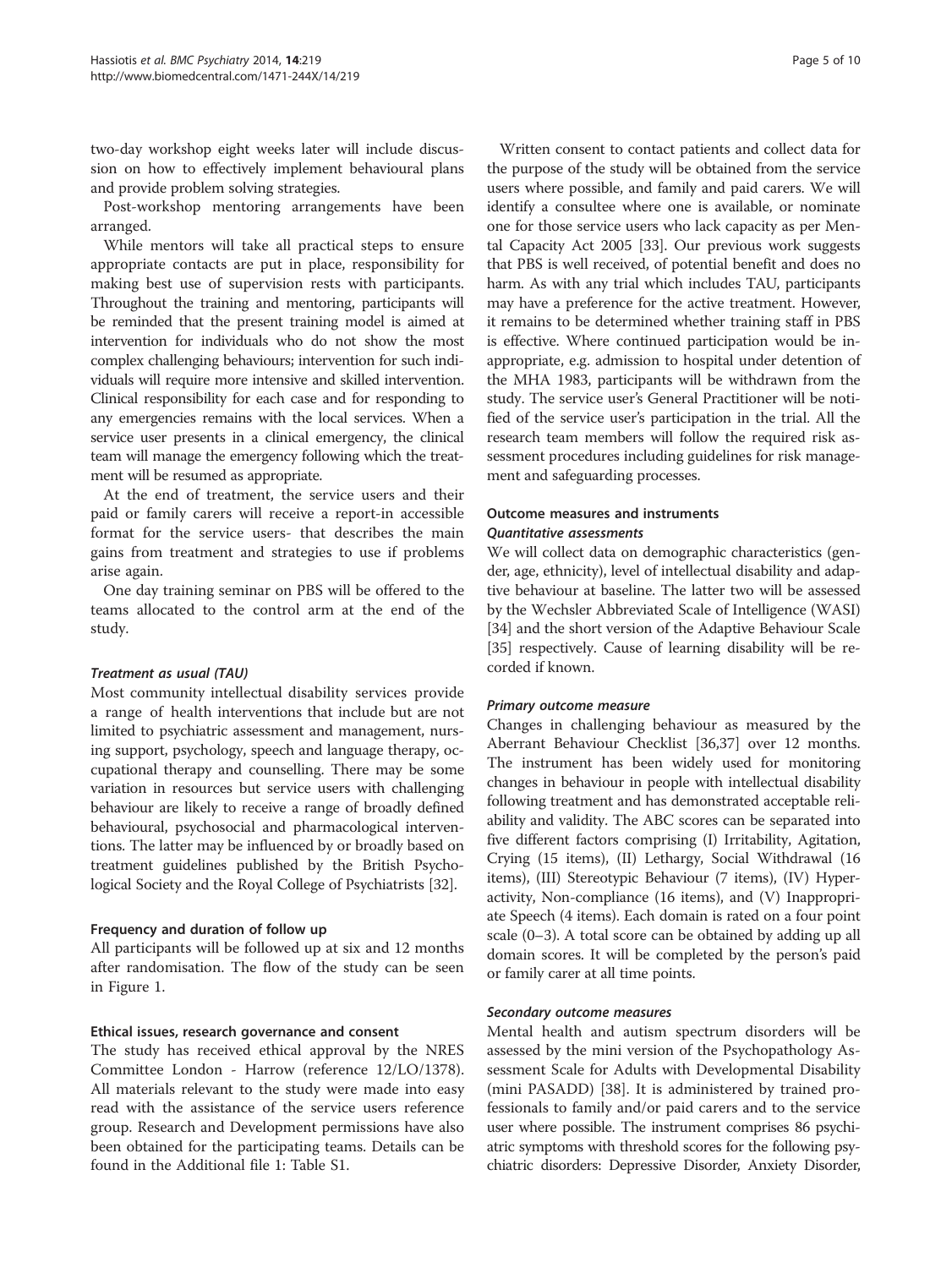Hypomania/Mania or Expansive mood, Obsessive Compulsive disorder, Psychosis, Dementia or Unspecified Disorder and a screen for pervasive developmental disorder. The latter will be administered once at baseline.

EuroQol Youth (EQ-5D-Y) will be used to calculate Quality Adjusted Life Years (QALYs) in line with accepted guidance [\[39](#page-8-0)]. The EQ-5D-Y is a 5 domain (usual activity, self-care, mobility, pain and anxiety/depression), 3 level (no problems, some problems and extreme problems) questionnaire. It will be administered at all time points.

Community participation will be assessed with the Guernsey Community Participation and Leisure Activities Scale (GCPLAS) [[40](#page-8-0)]. It was developed to monitor the impact of interventions on the service user's daily living. It contains six categories of activity that refer to 49 operationally defined contacts. The frequency of participation over the previous six month period is rated on a five point scale. It will be administered at all time points.

Family carer burden will be measured by the Uplift/ Burden Scale [[41\]](#page-9-0), a 23-item scale that has six uplift and 17 burden items. The scale has previously been used in

<span id="page-5-0"></span>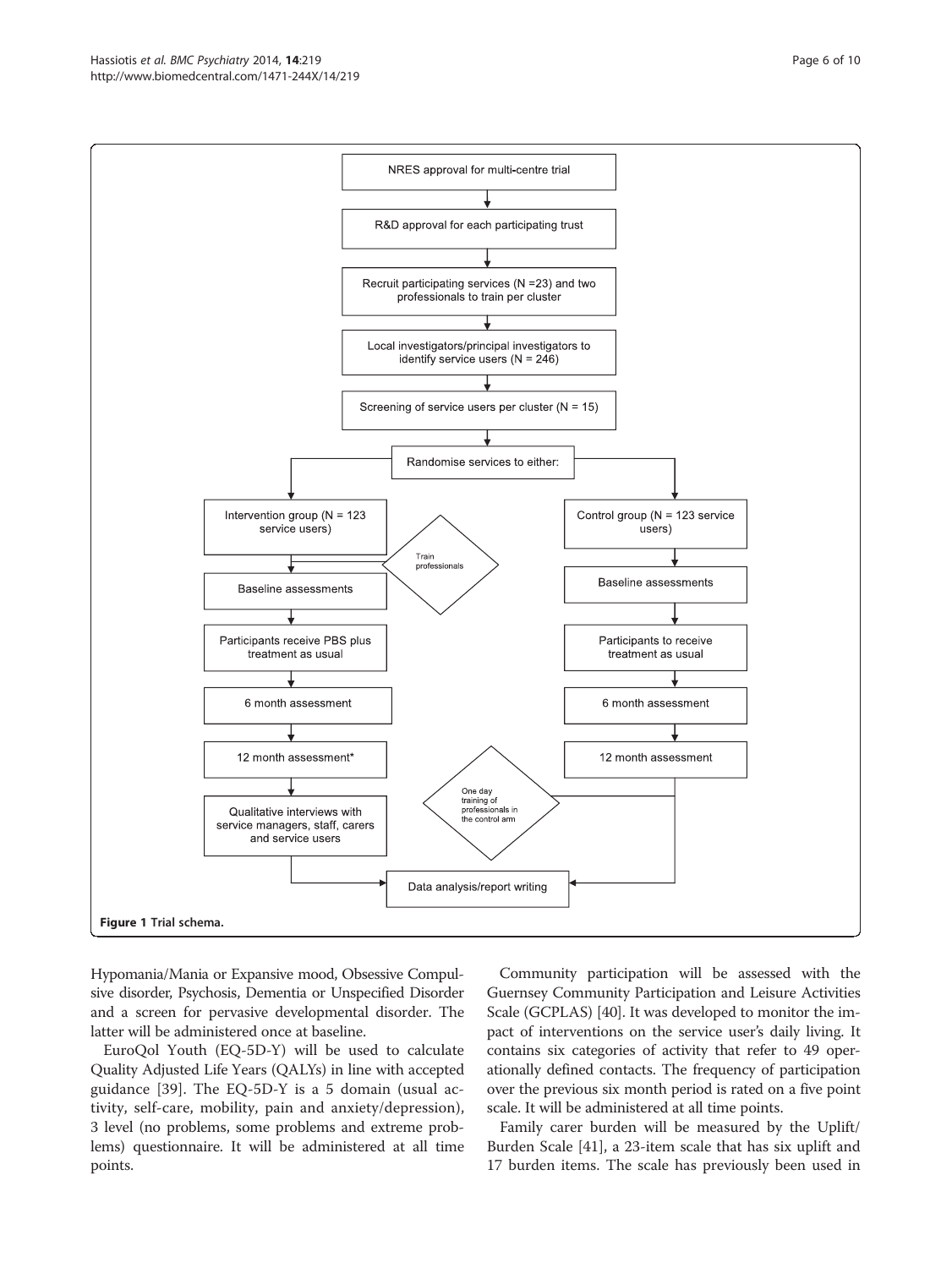this population (6). It will be administered at all time points.

Family carer psychiatric morbidity will be measured by the GHQ12 [[42\]](#page-9-0).

Paid carer burden will be measured by the Caregiving Difficulty Scale-Intellectual Disability (CDS-ID) [\[43](#page-9-0)]. It is adapted from an existing scale and measures subjective burden. It will be administered at all time points.

Costs of care will be collected using a modified version of Client Services Receipt Inventory (CSRI) for people with intellectual disability [[44](#page-9-0)]. It will be administered at all time points for the preceding 6 months.

Use and/or change of all medications will be recorded during the study period.

# Qualitative component

We will carry out audiotaped interviews of i) a purposive sample of 15 staff that have undergone training in PBS to explore their views on the training and challenges they faced by taking part in the study; ii) all service managers in order to explore their viewpoint in terms of the impact of the training on the service and the practices that may underpin service response to challenging behaviour; iii) up to 15 paid and 15 family carers for their views and experiences of having been allocated to the intervention arm; iv) up to 15 service users who have experienced the intervention. We will develop a semistructured interview schedule with the help of both paid and family carers and service users. It will be applied flexibly and may be modified in order to be responsive to emergent themes. If the intervention is shown to be effective, this data will inform the scaling up of the intervention across community intellectual disability services in the UK. If it is ineffective, the data may give some indication of where and why it failed.

## Process evaluation

We will develop a checklist specifically for the study to monitor treatment fidelity. It will ask professionals delivering the intervention to rate whether or not essential tasks were carried out in sessions (adherence) on a yes/ no rating. It will also contain a section for comment and to rate whether the treatment goals were achieved by the final session. Furthermore, the list of topics for discussion in supervision sessions with trainers will be available as a record of any issues arising during the trial. Samples of behavioural plans will be checked by the training team as well as an independent advisor to ensure that the quality of the assessments is maintained throughout the trial. Finally we will collect information regarding the resource implication for delivering the intervention in terms of staff time spent in training, supervision or travelling.

# Statistical analysis

We shall follow CONSORT guidelines for the analysis of cluster randomised trials and reporting of findings (<http://www.consort-statement.org/>).

The baseline characteristics of the PBS and TAU groups will be summarised using means, standard deviation and proportions as appropriate. A three level regression model adjusting for baseline ABC measurements, time period and effects of clustering by services and accounting for repeated measures within subjects will be used for the primary analysis. Similar analyses will be conducted for the secondary outcomes using appropriate regression models depending on the type of outcome. Results from all secondary analyses will be presented as estimates with confidence intervals and treated as exploratory. If we encounter missing data, bias due to missing data will be investigated initially by comparing the characteristics of the trial participants with complete follow-up measurements and those who have incomplete follow-up or no outcome data, descriptively. If differences are observed in the participants' characteristics in the descriptive analysis, factors which are likely to be associated with the outcome will be included in a multilevel logistic regression analysis (with missing yes or no as outcome) to identify predictors of missing data. If predictors associated with both missing data and the outcomes are found, these will be included in the multilevel models examining the effects of intervention on the outcomes [[45](#page-9-0)]. A sensitivity analysis will also be carried out to examine the effect of PBS on ABC score after adjusting for area deprivation and the service staff to patient ratio if appropriate. Multiple imputation may be used as part of the sensitivity analysis accounting for the clustered nature of the data if considered appropriate [\[46-48\]](#page-9-0). As part of the sensitivity analysis we will also examine intervention by time period interaction. All analyses will be carried out on an intention to treat basis. A detailed statistical analysis plan will be agreed by the Trial Steering Committee prior to the analysis of unblinded data.

## Health economic evaluation

Analyses will be conducted from a health services perspective and from a societal perspective. The cost-effectiveness measure will be the incremental cost per QALY gained of PBS versus treatment as usual. This will be calculated as the mean cost difference between PBS and treatment as usual divided by the mean QALY difference to give the incremental cost-effectiveness ratio (ICER). This will allow for resource allocation decisions across different health services. However, as there is no evidence of the relationship between challenging behaviour and QALYs, we will also calculate the cost per point change in the primary outcome measure, (ABC). Unit costs will be taken from standard published sources such as the Office for National Statistics and Personal Social Services Research Unit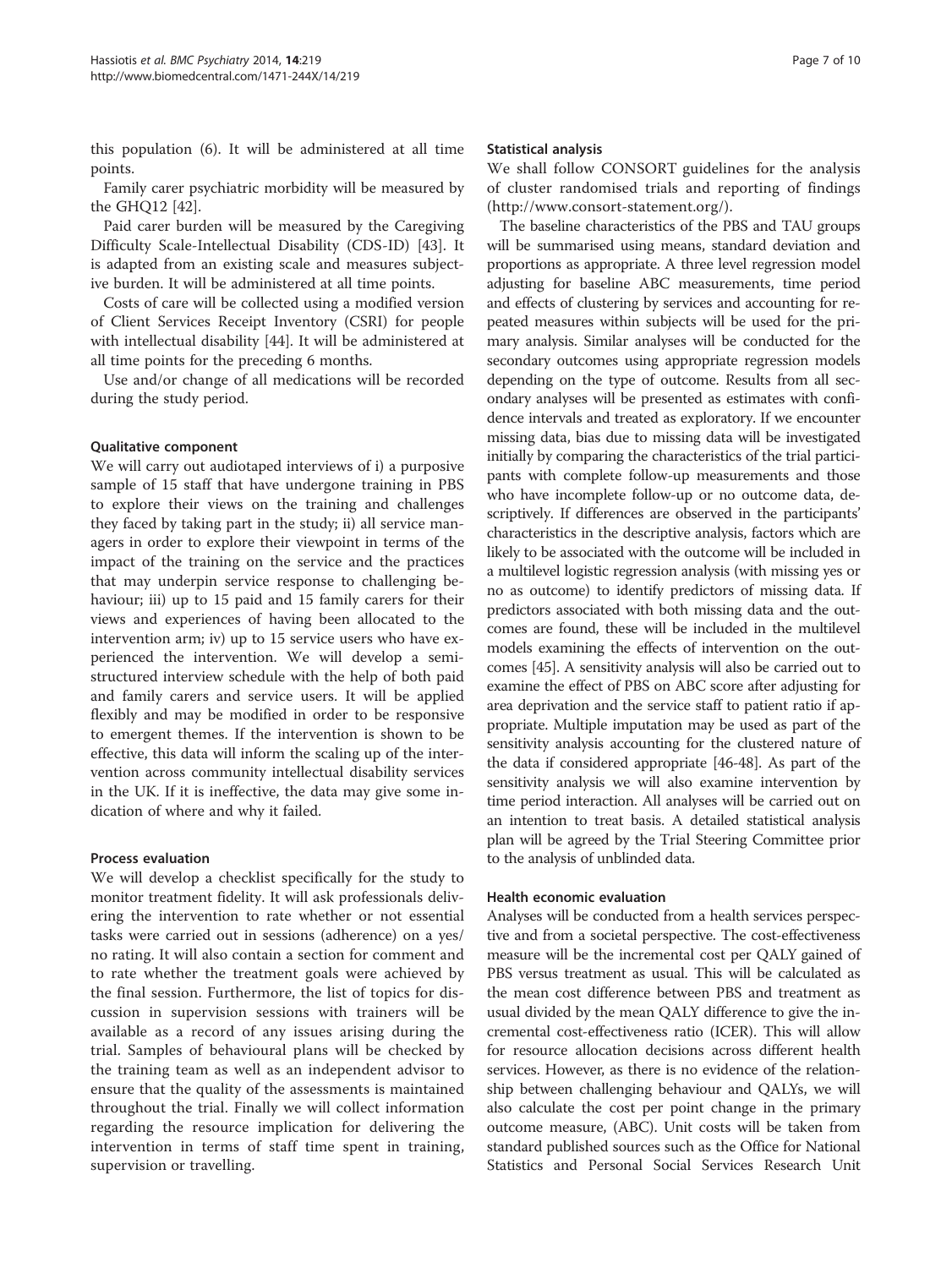<span id="page-7-0"></span>(PSSRU). The cost of PBS will also include staff resources, supervision and training. Additional information on hospital admissions and out-of-area transfers will be collected to ensure costings of the secondary care component for both trial arms are robust. Predetermined values will be used [\[49,50](#page-9-0)] to calculate the area under the curve using time-weighted averages of utility scores collected at baseline and each follow up point. As baseline utility scores are not controlled for prior to randomisation, utility scores may differ between trial arms at baseline. Thus, regression analysis will be used to control for differences in baseline utility scores. We will use non-parametric methods for calculating confidence intervals around the ICER based on bootstrapped estimates of the mean cost and QALY differences. The bootstrap replications will also be used to construct a cost-effectiveness [\[51\]](#page-9-0) acceptability curve, which will show the probability that PBS is cost-effective compared to standard care at 12 months for different values of the willingness of the NHS to pay for an additional QALY. We will also subject the results to extensive deterministic (one-, two- and multi-way) sensitivity analyses.

# Qualitative analysis

The audiotaped interviews will be transcribed by the study administrator and the research assistants will import the transcripts onto suitable software [[52](#page-9-0)] that will be used to manage the data. The thematic analysis of the nested qualitative study will be guided by the framework approach [\[53\]](#page-9-0). Codes will be assigned to segments of interview data according to agreed labels. Once codes are applied to interview data, the outcome will be checked by another member of the research group to monitor the face validity of the assigned cases and add further codes. Higher level themes will be suggested in discussions with the research group. Furthermore, we will perform further validation of the material by presenting the participants with a summary of the findings in order to establish that the account we have given is clear and acceptable to the respondents.

# Patient and carer involvement

A patient reference group (Camden Advocacy) will support the project and will assist with the research governance requirements including input to easy read versions of trial materials such as information and consent forms, piloting of instruments and qualitative interview topic guides with reference to people with intellectual disability and dissemination. The Challenging Behaviour Foundation, an independent charity of family carers of people with intellectual disability and challenging behaviour were involved in the development of the study and have taken on the role of champions for recruitment, reviewing study related information, the qualitative interviews topic guides and final dissemination of the findings.

# Discussion

Large scale comparative evaluations of training in PBS are lacking. It is anticipate that the trial findings will provide important information about its clinical and costs effectiveness as well as its delivery in ordinary practice. This is of particular interest to both professionals and clinicians as PBS has been embraced as the intervention of choice for managing challenging behaviour by a wide spectrum of stakeholders.

# Additional file

[Additional file 1: Table S1.](http://www.biomedcentral.com/content/supplementary/12888_2014_219_MOESM1_ESM.docx) R & D departments and corresponding sites in the participating NHS Trusts.

## Competing interests

The PBS study was funded by the Health Technology Assessment program of the National Institute of Health Research (Reference 10/104/13). The cost of publication of this manuscript will be covered from this grant. The National Institute of Health Research will not gain or lose financially from the publication, either now or in the future. The views expressed are those of the authors and not necessarily those of the National Health Service, the National Institute for Health Research or the Department of Health in England. Training will be provided by Positive Response Training and Consultancy. Its Director, David Allen, has devised the training programme.

#### Authors' contributions

AH, MK, AS, IH and MC conceived and designed the study. RO, AH, MK and MC designed the quantitative methodology; AH and RH designed the health economic components of the study and AH, VC and IH developed the qualitative component. AB, JC, WH are area leads and oversee recruitment in their regions. All authors were involved in drafting and reviewing the manuscript and agreeing its final content before submission.

#### Authors' information

AH, AS and MK carry out significant research in mental health, intellectual disability and rare syndromes with a particular emphasis on complex interventions and novel pharmacological treatments. MC is a senior health services researcher and was involved in the NACHBID study (Health Technol Assess 2009, 13(21):1–54). He has expertise in trial methodologies and care improvement projects through his directorship of the Royal College of Psychiatrists Centre for Quality Improvement. MK, RH and RO are director and members of PRIMENT CTU respectively and provide the methodological expertise on trial design, statistical analysis and health economics. AH, IH, AB, AS, WH and JC run clinical services for adults with intellectual disability. JC is a clinical psychologist with experience of the intervention. VC is the mother of a young adult with intellectual disability, chairs the Challenging Behaviour Foundation and has a lifelong interest in the welfare of children and adults with challenging behaviour.

#### Acknowledgements

We would like to thank our funders, NIHR HTA (grant ref 10/104/13) fundholders University College London and Camden and Islington NHS Foundation Trust for their support for the study. We also thank all the services who have agreed to take part in the study and the staff volunteers who will be delivering the intervention.

#### Author details

<sup>1</sup>UCL Division of Psychiatry, Charles Bell House, 67-73 Riding House Street, London W1W 7EY, UK. <sup>2</sup>Imperial College of Medicine, Claybrook Centre, Charing Cross Campus, 37 Claybrook Road, London W6 8LN, UK. <sup>3</sup>East London Foundation Trust, Community Learning Disability Service, Mile End Hospital, Bancroft Road, London, UK.<sup>4</sup>Medical Statistics, Department of Statistical Science, University College London, Gower Street, London WC1E 6BT, UK. <sup>5</sup>The Research Department of Primary Care and Population Sciences University College, Rowland Hill Street, London NW3 2PF, UK. <sup>6</sup>University College London, Primary Care & Population Health, Royal Free Hospital,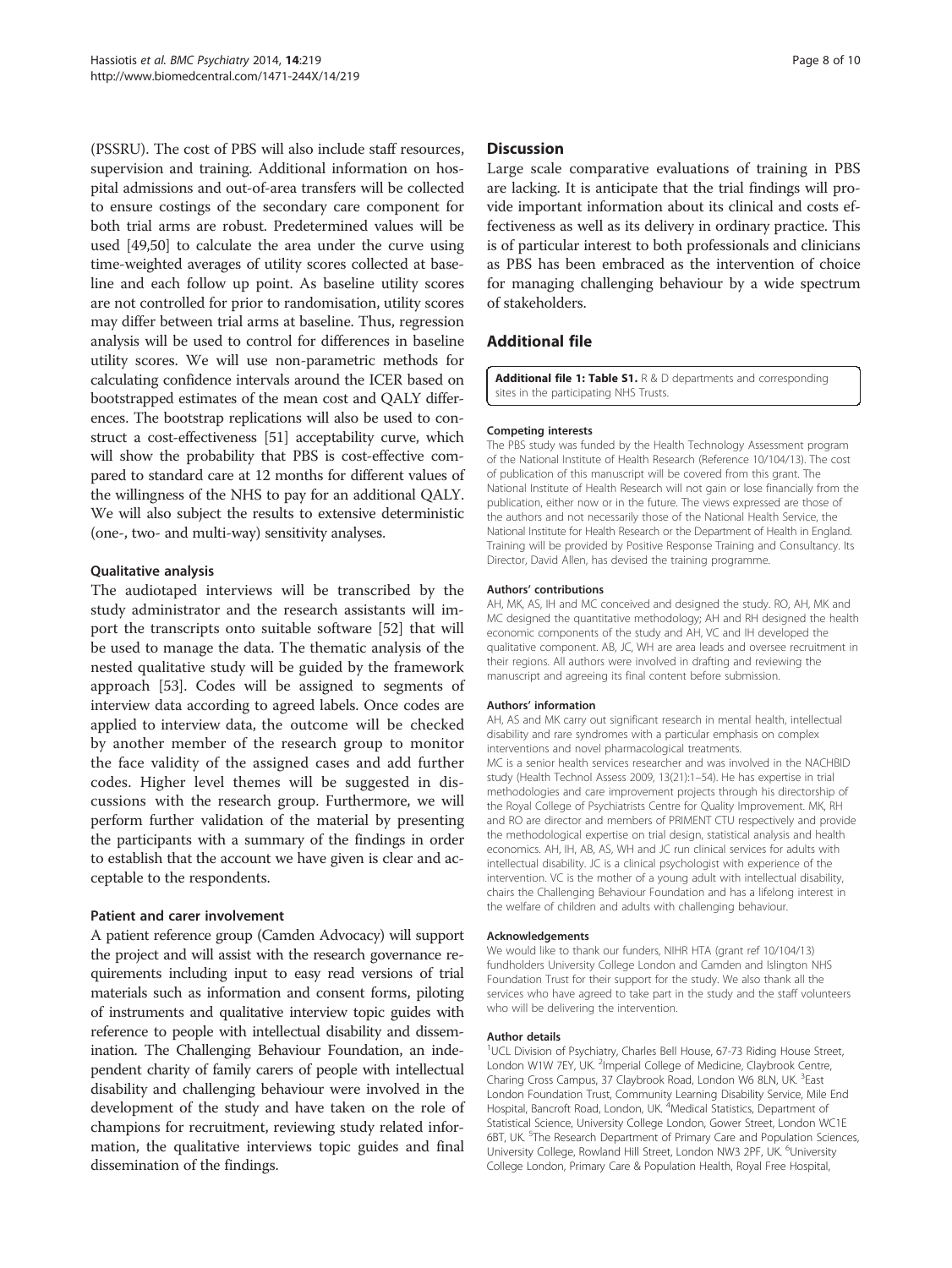<span id="page-8-0"></span>Rowland Street, London NW3 2PF, UK. <sup>7</sup>Department of Clinical Psychology, University College London, 119 Torrington Place, London WC1E 7HB, UK. <sup>8</sup>Challenging Behaviour Foundation, The Old Courthouse, New Road Avenue, Chatham ME4 6BE, UK. <sup>9</sup>Leicestershire Partnership NHS Trust, Directorate of Learning Disabilities, Frith Hospital, Groby Road, Leicester LE3 9QF, UK. <sup>10</sup>South West London and St George's Mental Health Trust, Wandsworth Community Mental Health Learning Disabilities Team, Joan Bicknell Centre, Springfield Hospital, London SW17 7DJ, UK.

#### Received: 17 June 2014 Accepted: 22 July 2014 Published: 3 August 2014

#### References

- 1. Diagnostic and Statistical Manual version 5 (DSM V). Intellectual Disability. Am Psychiatr Assoc 2013.
- 2. Emerson E, Hatton C: Estimating Future Need/Demand for Support for Adults with Intellectual Disability in England. Lancaster: Institute for Health Research, Lancaster University; 2004.
- 3. Cooper S-A, Smiley E, Jackson A, Finlayson J, Allan L, Mantry D, Morrison J: Adults with intellectual disabilities: prevalence, incidence and remission of aggressive behaviour and related factors. J Intellect Disabil Res 2009, 53:217–232.
- 4. Hassiotis A, Hall I: Behavioural and cognitive-behavioural interventions in the treatment of outwardly directed aggression in people with an intellectual disability. Cochrane Library 2008, 3.
- Matson JL, Neal D, Kozlowski AM: Treatments for the challenging behaviours of adults with intellectual disabilities. Can J Psychiatr 2012, 57:587–592.
- Bhaumik S, Gangadharan S, Hiremath A, Russell PSS: Psychological treatments in intellectual disability: the challenges of building a good evidence base. Br J Psychiatry 2011, 198:428-430.
- 7. Scotti JR, Evans IM, Meyer LH, Walker P: A meta-analysis of intervention research with problem behavior: treatment validity and standards of practice. Am Assoc Ment Retard 1991, 96:233–256.
- Didden R, Duker PC, Korzilius H: Meta-analytic study on treatment effectiveness for problem behaviours with individuals who have mental retardation. Am J Ment Retard 1997, 101:387–399.
- 9. Didden R, Korzilius H, Van Oorsouw W, Sturmey P: Behavioral treatment of challenging behaviors in individuals with mild mental retardation: meta-analysis of single-subject research. Am J Ment Retard 2006, 111:290–298.
- 10. Heyvaert M, Maes B, Onghena P: A meta-analysis of intervention effects on challenging behaviour among persons with intellectual disability. J Intellect Disabil Res 2010, 54:634–649. 1291.
- 11. Hassiotis A, Robotham D, Canagasabey A, Blizard R, Murad S, King M: Randomized, Single-Blind, Controlled Trial of a Specialist Behavior Therapy Team for Challenging Behavior in Adults With Intellectual Disability. Am J Psychiatr 2009, 166:1278–1285.
- 12. Hassiotis A, Canagasabey A, Robotham D, Marston L, Romeo R, King M: Applied behaviour analysis and standard treatment in intellectual disability: 2-year outcomes. Br J Psychiatry 2011, 198:490–491.
- 13. Grey I, Hastings R: Evidence based practice in the treatment of behaviour disorders in intellectual disability. Curr Opin Psychiatry 2005, 18:469-475.
- 14. Robotham D, King M, Canagasabey A, Inchley-Mort S, Hassiotis A: Social validity of randomised controlled trials in health services research and intellectual disability: a qualitative exploration of stakeholder views. Trials 2011, 12:144.
- 15. Gustavsson A, Svensson M, Jacobi F, Allgulander J, Alonso E, Beghi E, Dodel R, Ekman M, Faravelli C, Fratiglioni L, Gannon B, Jones DH, Jennum P, Jordanova A, Jönsson L, Karampampa K, Knapp M, Kobelt G, Kurth T, Lieb R, Linde M, Ljungcrantz C, Maercker A, Melin B, Moscarelli M, Musayev A, Norwood F, Preisig M, Pugliatti M, Rehm J, et al. Cost of disorders of the brain in Europe 2010. Eur Neuropsychopharmacol 2011, 21:718–779.
- 16. Hassiotis A, Parkes C, Jones L, Fitzgerald B, Romeo R: Individual Characteristics and Service Expenditure on Challenging Behaviour for Adults with Intellectual Disability. J Applied Res Intellect Disabil 2008, 21:438–445.
- 17. Knapp M, Comas-Herrera A, Astin J, Beecham J, Pendaries C: Intellectual disability, challenging behaviour and cost in care accommodation: what are the links? Health Soc Care Community 2005, 13:297–306.
- 18. Allen D, Lowe K, Moore K, Brophy S: Predictors, costs and characteristics of out of area placement for people with intellectual disability and challenging behaviour. J Intellect Disabil Res 2007, 51:409-416.
- 19. Felce D, Jones E, Lowe K, Perry J: Rational resourcing and productivity: Relationship among staff input, resident characteristics and group home quality. Am J Ment Retard 2003, 108:161–172.
- 20. Dunlap G, Carr EG, Horner RH, Zarcone J, Schwartz I: Positive behavior support and applied behavior analysis: A familial alliance. Behav Modif 2008, 32:682–698.
- 21. Baer D, Wolf M, Risley R: Some still-current dimensions of applied behavior analysis. J Appl Behav Anal 1987, 20:313-327.
- 22. Carr E, Dunlap G, Homer RH, Koegel AP, Turnbull AP, Sailor W, Anderson J, Albin RW, Koegel LK, Fox L: Positive Behaviour Support: evolution of an applied science. J Positive Behaviour Interventions 2002, 4:4-16.
- 23. Emerson E: Challenging Behaviour: Analysis and Intervention in People with Intellectual Difficulties. Cambridge: Cambridge University Press; 1995.
- 24. McClean B, Dench C, Grey I, Shanahan S, Fitzsimons E, Hendler J, Corrigan M: Person Focused Training: a model for delivering positive behaviour supports to people with challenging behaviours. J Intellect Disabil Res 2005, 49:340–352.
- 25. Lowe K, Jones E, Allen D, Davies D, James W, Doyle T, Andrew J, Kaye N, Jones S, Brophy S, Moore K: Staff training in Positive Behaviour Support: impact on attitudes and knowledge. J Applied Res Intellect Disabil 2007, 20:30–40.
- 26. Beadle-Brown J, Mansell J, Whelton B, Hutchinson A: People with intellectual disability in 'out-of-area' residential placements: 2. Reasons for and effects of placement. *J* Intellect Disabil Res 2006, 50:845-856.
- 27. Grey IM, McClean B: Service user outcomes of staff training in positive behaviour support using person-focused training: a control group study. J Applied Res Intellect Disabil 2007, 20:6–15.
- 28. Department of Health: Transforming Care: A National response to Winterbourne View Hospital: Department of Health Review Final Report. 2012. [https://www.gov.](https://www.gov.uk/government/uploads/system/uploads/attachment_data/file/213215/final-report.pdf) [uk/government/uploads/system/uploads/attachment\\_data/file/213215/final](https://www.gov.uk/government/uploads/system/uploads/attachment_data/file/213215/final-report.pdf)[report.pdf](https://www.gov.uk/government/uploads/system/uploads/attachment_data/file/213215/final-report.pdf) accessed May 2014.
- 29. Department of Health: Services for People with Intellectual Disability and Challenging Behaviour and/or Mental Health Needs (Revised Edition). 2007. [http://www.kent.ac.uk/tizard/staff/documents/dh2007mansellreport%](http://www.kent.ac.uk/tizard/staff/documents/dh2007mansellreport%20_revised.pdf) [20\\_revised.pdf](http://www.kent.ac.uk/tizard/staff/documents/dh2007mansellreport%20_revised.pdf) accessed May 2014.
- 30. Keogh-Brown M, Bachmann M, Shepstone L, Hewitt C, Howe A, Ramsay C, Song F, Miles J, Torgerson D, Miles S, Torgerson DJ, Miles S, Elbourne D, Harvey I, Campbell MJ: Contamination in trials of educational interventions. Health Technol Asses 2007, 11(43):1.
- 31. Eldridge SM, Ashby D, Kerry S: Sample size for cluster randomized trials: effect of coefficient of variation of cluster size and analysis method. Int J Epidemiol 2006, 35:1292–1300.
- 32. Royal College of Psychiatrists: Challenging Behaviour: A Unified Approach. College Report 144. 2007.<http://www.rcpsych.ac.uk/files/pdfversion/cr144.pdf> accessed June 2014.
- 33. Department of Constitutional Affairs: Mental Capacity Act 2005. [http://www.](http://www.legislation.gov.uk/ukpga/2005/9/pdfs/ukpga_20050009_en.pdf) [legislation.gov.uk/ukpga/2005/9/pdfs/ukpga\\_20050009\\_en.pdf](http://www.legislation.gov.uk/ukpga/2005/9/pdfs/ukpga_20050009_en.pdf).
- 34. Wechsler Abbreviated Scale of Intelligence (WASI). [http://www.pearsonclinical.](http://www.pearsonclinical.com/psychology/products/100000593/wechsler-abbreviated-scale-of-intelligence-wasi.html?Pid=015-8981-502) [com/psychology/products/100000593/wechsler-abbreviated-scale-of](http://www.pearsonclinical.com/psychology/products/100000593/wechsler-abbreviated-scale-of-intelligence-wasi.html?Pid=015-8981-502)[intelligence-wasi.html?Pid=015-8981-502.](http://www.pearsonclinical.com/psychology/products/100000593/wechsler-abbreviated-scale-of-intelligence-wasi.html?Pid=015-8981-502)
- 35. Hatton C, Emerson E, Robertson J, Gregory N, Kessissoglou S, Perry J, Felce D, Lowe K, Walsh PN, Linehan C, Hillery J: The adaptive behavior scale-residential and community (part I): towards the development of a short form. Res Devl Disability 2001, 22:273–288.
- 36. Aman MG, Singh NN, Stewart AW, Field CJ: The Aberrant Behavior Checklist: a behavior rating scale for the assessment of treatment effects. Am J Ment Defic 1985, 89:485–491.
- Oliver PC, Crawford MJ, Rao B, Reece B, Tyrer P: Modified Overt Aggression Scale (MOAS) for people with intellectual disability and aggressive challenging behaviour: a reliability study. J Applied Res Intellectual Disability 2007, 20:368–372.
- 38. Prosser H, Moss S, Costello H, Simpson N, Patel P, Rowe S: Reliability and validity of the Mini PAS-ADD for assessing psychiatric disorders in adults with intellectual disability. J Intellect Disabil Res 1998, 42:264-272.
- 39. Wille N, Badia X, Bonsel G, Burstrom K, Cavrini G, Devlin N, Egmar AC, Greiner W, Gusi N, Herdman M, Jelsma J, Kind P, Scalone L, Ravens-Sieberer U: Development of the EQ-5D-Y: a child-friendly version of the EQ-5D. Qual Life Res 2010, 19:875–886.
- 40. Baker PA: Measurement of community participation and use of leisure by service users with Intellectual disability: the Guernsey community participation and leisure assessment. J Applied Res Intellect Disabil 2000, 13:169–185.